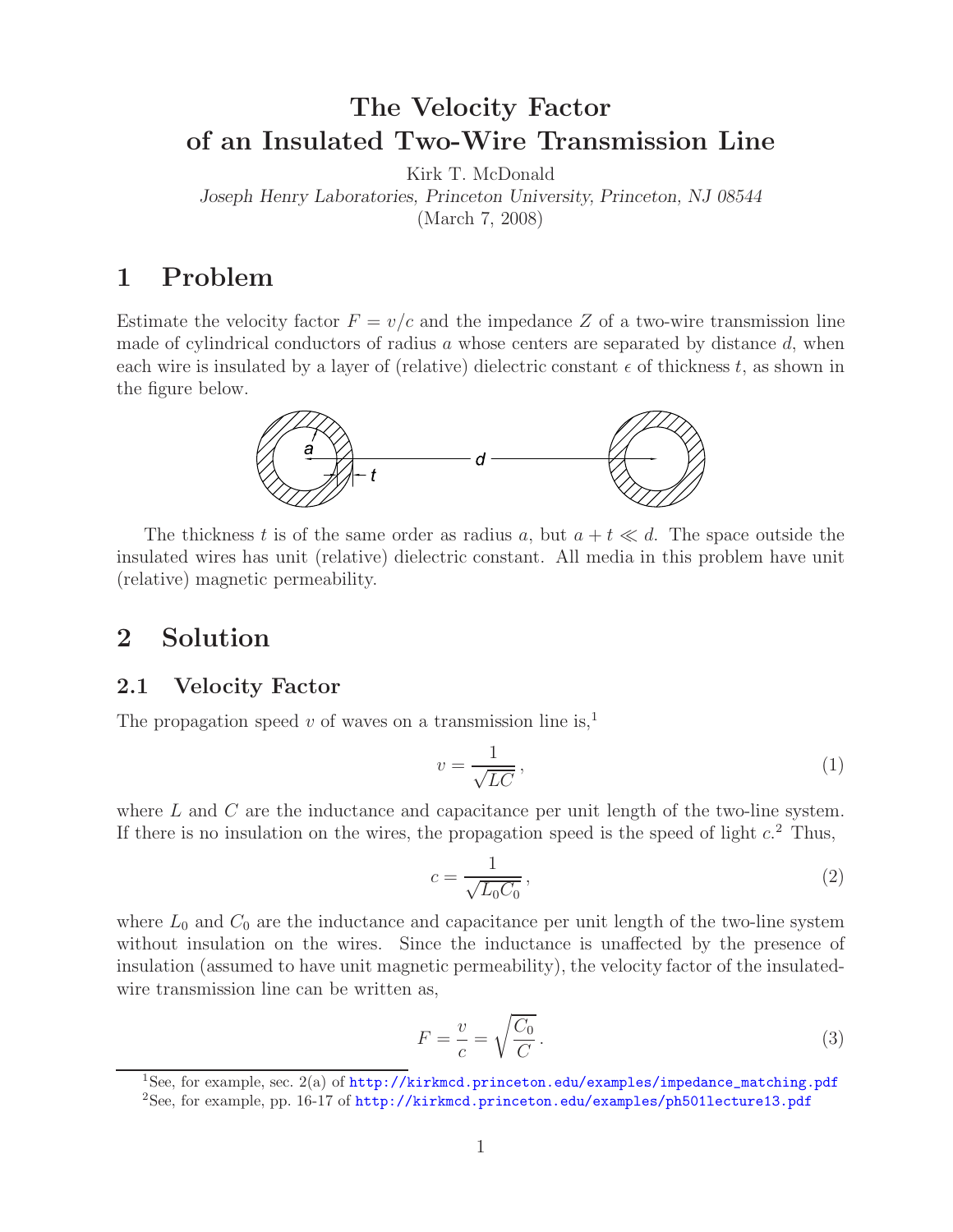The approximation employed here is that for  $d \gg a + t$  the potential difference between the two wires can be calculated as twice the potential between radii  $a$  and  $d$  when only a single wire is present.

In this approximation the electric field  $E$  outside an uninsulated wire is (in Gaussian units),

$$
E = \frac{2Q}{r},\tag{4}
$$

where Q is the electric charge per unit length on the wire. Then, the potential difference between radii a and d is  $2Q \ln(d/a)$ , so the capacitance  $C_0$  of an uninsulated two-wire line is,

$$
C_0 = \frac{Q}{V} \approx \frac{1}{4 \ln \frac{d}{a}}.
$$
\n<sup>(5)</sup>

*To convert to SI units, replace the factor*  $1/4$  *by*  $\pi\epsilon_0 = 27.82 \text{ pF/m}$ . An "exact" expression for  $C_0$  is,<sup>3</sup>

$$
C_0 = \frac{1}{4\ln\frac{d + \sqrt{d^2 - 4a^2}}{2a}} \approx \frac{1}{4\ln\left(\frac{d}{a} - \frac{a}{d}\right)} \approx \frac{1}{4\ln\frac{d}{a}} \left(1 + \frac{a^2}{d^2\ln d/a}\right),\tag{6}
$$

which shows that the approximation (5) is rather good when  $a \ll d$ .

Similarly, the electric displacement  $D$  outside an insulated wire is,

$$
D = \frac{2Q}{r},\tag{7}
$$

and hence the electric field is,

$$
E(a < r < a + t) = \frac{2Q}{\epsilon r}, \tag{8}
$$

$$
E(r > a + t) = \frac{2Q}{r}, \qquad (9)
$$

where the layer of dielectric constant  $\epsilon$  extends from radius a to  $a+t$ . The potential difference between radii  $a$  and  $d$  outside a single such wire is,

$$
\frac{2Q}{\epsilon} \ln \frac{a+t}{a} + 2Q \ln \frac{d}{a+t} \,. \tag{10}
$$

From this we estimate the capacitance C to be

$$
C \approx \frac{1}{\frac{4}{\epsilon} \ln \frac{a+t}{a} + 4 \ln \frac{d}{a+t}}\,,\tag{11}
$$

and therefore the velocity factor (3) is,

$$
F \approx \sqrt{\frac{\frac{1}{\epsilon} \ln \frac{a+t}{a} + \ln \frac{d}{a+t}}{\ln \frac{d}{a}}}.
$$
\n(12)

An Excel spreadsheet that implements eq. (12) is available at http://kirkmcd.princeton.edu/examples/velocity\_factor.xls

<sup>&</sup>lt;sup>3</sup>See, for example, prob. 11 of http://physics.princeton.edu/~mcdonald/examples/ph501set3.pdf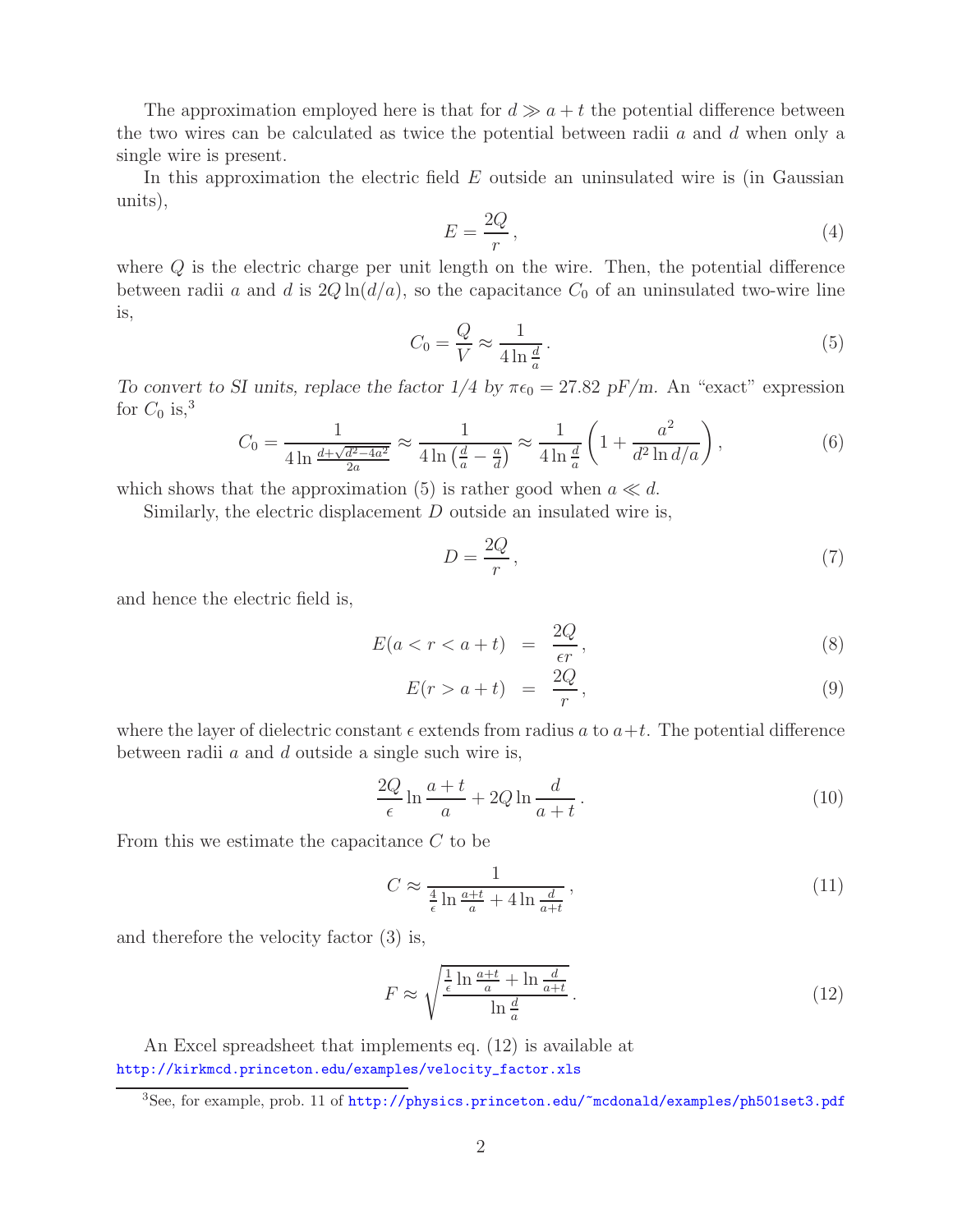#### **2.2 Impedance**

The characteristic impedance Z of a transmission line is related to its inductance and capacitance per unit length according to,

$$
Z = \sqrt{\frac{L}{C}}.\t(13)
$$

The inductance L per unit length of a transmission line that is surrounded by media of unit magnetic permeability can be related to the capacitance  $C_0$  for this case by eq. (2). Thus,

$$
Z = \frac{1}{c\sqrt{C_0C}}.\tag{14}
$$

In particular, the impedance  $Z_0$  of an uninsulated two-wire transmission line is,

$$
Z_0 = \frac{1}{cC_0} = \frac{4}{c} \ln \frac{d + \sqrt{d^2 - 4a^2}}{2a} \approx \frac{4}{c} \ln \frac{d}{a} = 120 \ln \frac{d}{a} \Omega,
$$
 (15)

recalling that  $1/c = 30 \Omega$ . Then, using eq. (11), the impedance of an insulated two-wire transmission line is,

$$
Z \approx 120 \sqrt{\ln \frac{d}{a} \left( \frac{1}{\epsilon} \ln \frac{a+t}{a} + \ln \frac{d}{a+t} \right)} \Omega.
$$
 (16)

Furthermore, eliminating C in eq.  $(14)$  by use of expression  $(3)$  for the velocity factor, we find,

$$
Z = \frac{F}{cC_0} = FZ_0. \tag{17}
$$

#### **2.3 Estimate of the Capacitance by an Energy Method**

An alternative computation of the capacitance per unit length C can be based on the relation for stored electrostatic energy U per unit length when charge  $\pm Q$  per unit length is placed on the two wires,

$$
U = \frac{Q^2}{2C} = \int \frac{ED}{8\pi} d\text{Area} = \int \frac{D^2}{8\pi \epsilon} d\text{Area} = \int \frac{D^2}{8\pi} d\text{Area} + \int \left(\frac{1}{\epsilon} - 1\right) \frac{D^2}{8\pi} d\text{Area}
$$
  
\n
$$
\approx \frac{Q^2}{2C_0} + \frac{2}{8\pi} \left(\frac{1}{\epsilon} - 1\right) \int_a^{a+t} \frac{4Q^2}{r^2} 2\pi r \, dr \approx \frac{Q^2}{2} \left[4 \ln \frac{d}{a} + 4\left(\frac{1}{\epsilon} - 1\right) \ln \frac{a+t}{a}\right]
$$
  
\n
$$
= \frac{Q^2}{2} \left[\frac{4}{\epsilon} \ln \frac{a+t}{a} + 4 \ln \frac{d}{a+t}\right].
$$
\n(18)

This yields the same estimate for  $C$  as eq. (11).

We can also use the energy method to find the next correction to eq. (11) for the capacitance. For this, we note that the electric displacement **D** when a dielectric is present is the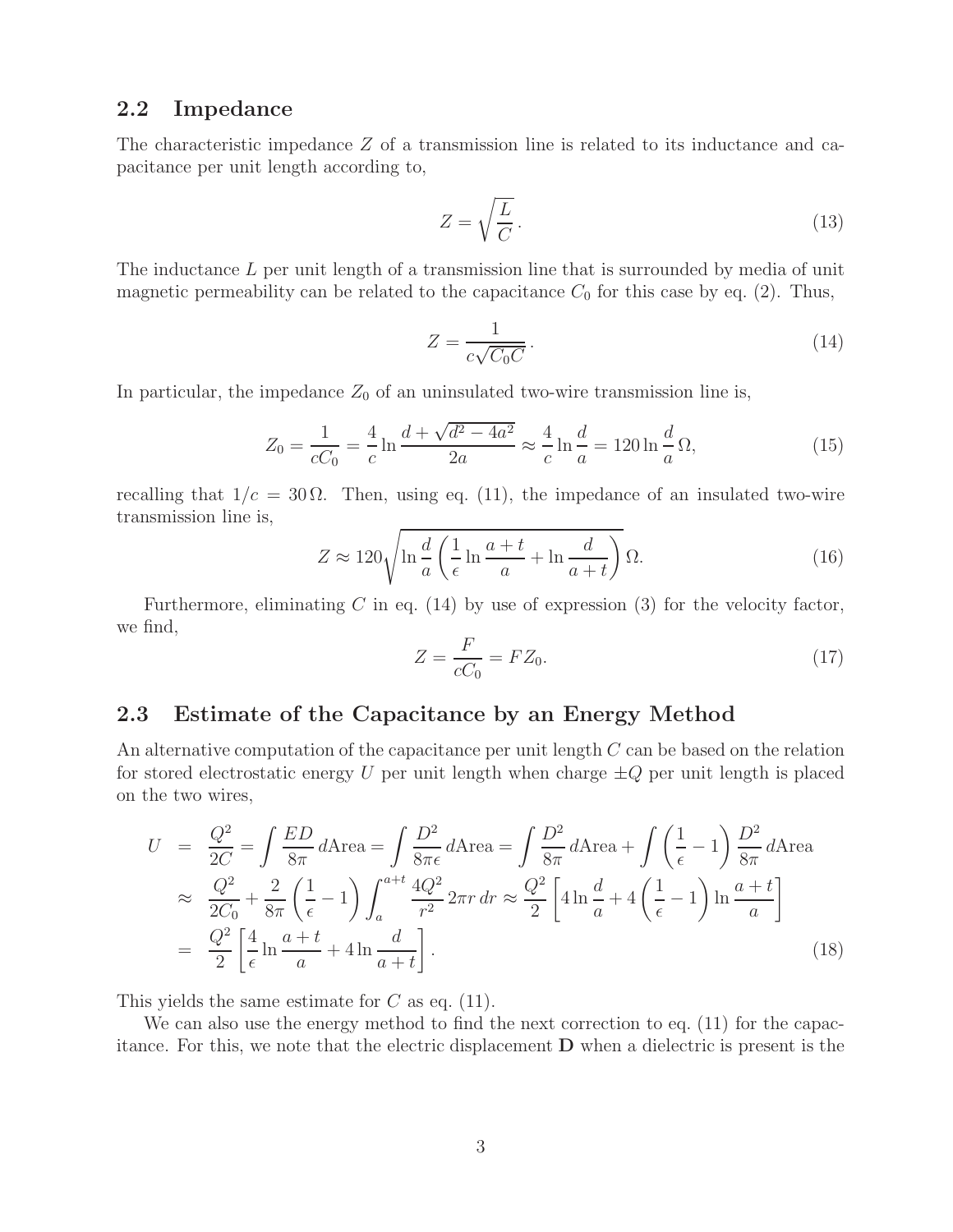same as the electric field  $\mathbf{E}_1$  if the dielectric constant were unity. For the latter case, the corresponding electric potential  $V_1$  can be determined from an appropriate complex logarithmic function,<sup>4</sup>

$$
V_1 = -Q \ln \frac{(x'-c)^2 + y^2}{(x'+c)^2 + y^2},\tag{19}
$$

in a coordinate system  $(x', y)$  whose origin is midway between the two conductors, as sketched below. The conductors are centered at  $x' = \pm b = \pm d/2$ , and the parameter c is, given by

$$
c = \sqrt{b^2 - a^2} \approx b - \frac{a^2}{2b} = b - \frac{a^2}{d}.
$$
 (20)



For use in energy expression (18), we wish to estimate the integral,

$$
2\left(\frac{1}{\epsilon} - 1\right) \int_{a}^{a+t} dr \int_{0}^{2\pi} r \, d\phi \, \frac{D^2}{8\pi} = 2\left(\frac{1}{\epsilon} - 1\right) \int_{a}^{a+t} dr \int_{0}^{2\pi} r \, d\phi \, \frac{E_1^2}{8\pi},\tag{21}
$$

in a coordinate system centered on the righthand wire. So, we make the change of variables  $x' = x + b$ , leading to,

$$
V_1 = -Q \ln \frac{(x+b-c)^2 + y^2}{(x+b+c)^2 + y^2}.
$$
\n(22)

The electric field  $\mathbf{E}_1$  then has components,

$$
E_{1,x} = -\frac{\partial V_1}{\partial x} = Q \frac{2(x+b-c)}{(x+b-c)^2 + y^2} - Q \frac{2(x+b+c)}{(x+b+c)^2 + y^2}
$$
  
\n
$$
\approx 2Q \left( \frac{x+a^2/d}{r^2 + 2a^2x/d} - \frac{x+d}{d^2 + 2dx} \right) \approx 2Q \left( \frac{x+a^2/d}{r^2 + 2a^2x/d} - \frac{d-x}{d^2} \right), \qquad (23)
$$

$$
E_{1,y} = -\frac{\partial V_1}{\partial y} = Q \frac{2y}{(x+b-c)^2 + y^2} - Q \frac{2y}{(x+b+c)^2 + y^2} \approx 2Q \left( \frac{y}{r^2 + 2a^2x/d} - \frac{y}{d^2} \right),
$$
\n(24)

where  $r^2 = x^2 + y^2$ . Then,

$$
E_1^2 \approx 4Q^2 \left( \frac{x^2 + 2a^2x/d + y^2}{(r^2 + 2a^2x/d)^2} - 2 \frac{(x + a^2/d)(d - x) + y^2}{d^2(r^2 + 2a^2x/d)} \right)
$$

 $4$ See, for example, pp. 14-16 of

http://kirkmcd.princeton.edu/examples/ph501lecture6.pdf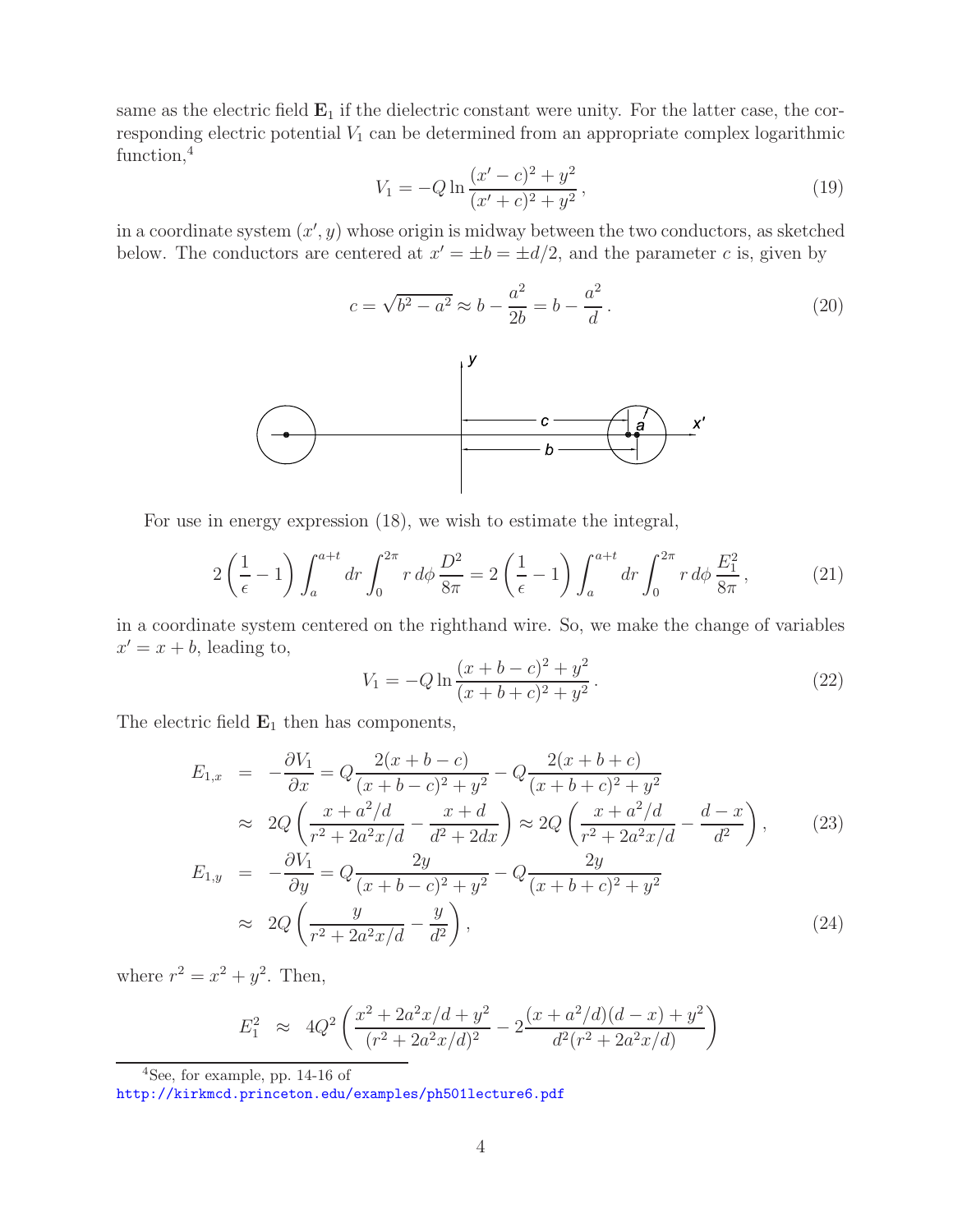$$
\approx \frac{4Q^2}{r^2 + 2a^2x/d} \left( 1 - \frac{2x}{d} - \frac{2a^2}{d^2} + 2\frac{x^2 - y^2}{d^2} \right)
$$
  
\n
$$
\approx \frac{4Q^2}{r^2} \left( 1 - \frac{2x}{d} - \frac{2a^2x}{r^2d} - \frac{2a^2}{d^2} + \frac{4a^2x^2}{r^2d^2} + 2\frac{x^2 - y^2}{d^2} \right).
$$
 (25)

The integral over  $\phi$  in eq. (21) leads to the cancelation of all terms in eq. (25) except the first, using  $x = r \cos \phi$  and  $y = r \sin \phi$ . Hence, we find no corrections to the capacitance (11) at either order  $a/d$  or  $a^2/d^2$ .

*That we find no corrections at these orders is surprising in view of numerical computations for the case*  $a = t = d/2$  *in which the insulated wires touch*,<sup>5</sup> *indicating a capacitance about twice that predicted by eq. (11).*

### **2.4 Estimate of the Capacitance Supposing the Insulation Follows Equipotentials**

The equipotentials of the potential (19) are circles of the form,

$$
\left(x - c \coth \frac{V}{2Q}\right)^2 + y^2 = c^2 \operatorname{csch}^2 \frac{V}{2Q},\tag{26}
$$

and the corresponding fields lines are also circles, characterized by a parameter W according to,

$$
x^{2} + \left(y + c \cot \frac{W}{2Q}\right)^{2} = c^{2} \csc^{2} \frac{W}{2Q},
$$
\n(27)

as sketched in the figure below.



If the region inside an equipotential were filled with a dielectric of permittivity  $\epsilon$ , then the above forms describe the displacement field **D** rather than the electric field **E**. In general, one cannot write  $D = -\nabla V$ , because  $\nabla \times D$  is nonzero at the interface between regions of

<sup>5</sup>See, for example, J.C. Clements, C.R. Paul and A.T. Adams, *Computation of the Capacitance Matrix for Systems of Dielectric-Coated Cylinders*, IEEE Trans. Elec. Compat. **17**, 238 (1975), http://kirkmcd.princeton.edu/examples/EM/clements\_ieeetec\_17\_238\_75.pdf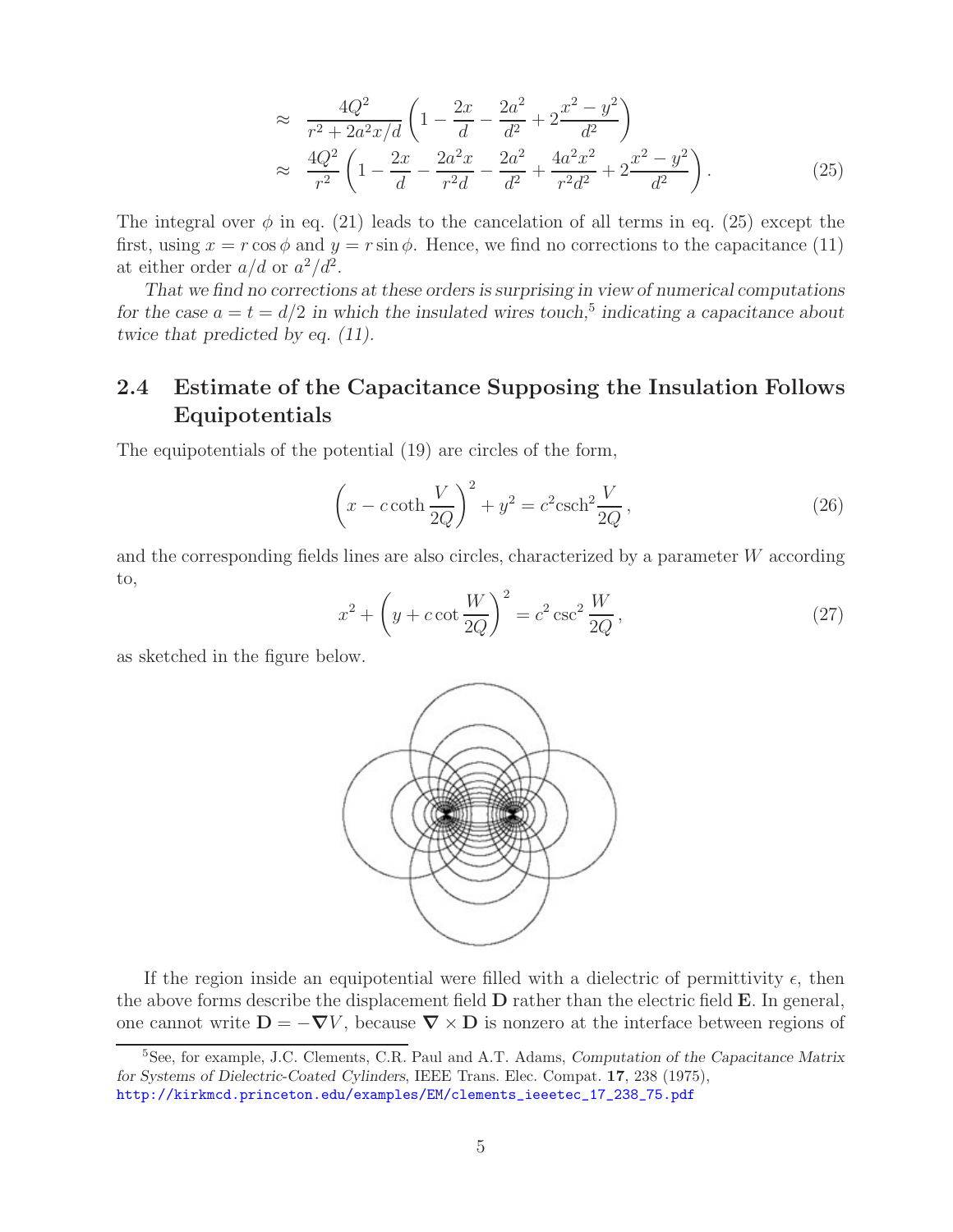differing permittivity. However, if **D** (and **E**) are everywhere perpendicular to such interfaces, then  $\nabla \times \mathbf{D} = 0$  everywhere, and the displacement field can be deduced from a scalar potential.

This provides another method of estimating the capacitance of an insultated pair of wires. We suppose that the surface of the insulation is circular, but the center of this circle is displaced from the center of the wire, such that the surface of the insulation is on an equipotential.

The equipotential  $(26)$  intercepts the positive x-axis at,

$$
x = c \coth \frac{V_x}{2Q} \pm c \operatorname{csch} \frac{V_x}{2Q}, \qquad i.e., \qquad x = c \tanh \frac{V_x}{4Q} \text{ and } c \coth \frac{V_x}{4Q}, \qquad (28)
$$

where  $V_x$  is the potential at x when  $\epsilon = 1$  everywhere. In particular, if  $x = b - a$  is on the surface of a wire, the potential of that wire is,

$$
V_{\text{wire}} = 4Q \tanh^{-1} \frac{b-a}{c} = 2Q \ln \frac{b+c}{a} = \frac{V_0}{2} = \frac{Q}{2C_0},\tag{29}
$$

where  $V_0 = 2V_{\text{wire}}$  is the voltage difference between the wires, so the capacitance of the bare wires is

$$
C_0 = \frac{1}{4 \ln \frac{b+c}{a}} = \frac{1}{4 \ln \frac{d+\sqrt{d^2-4a^2}}{2a}},
$$
\n(30)

as previously stated in eq. (6).

If instead the wires are surrounded by circular cylinders of insulation of permittivity  $\epsilon$  that extend from  $x = c \tanh V_x/4Q$  to c coth  $V_x/4Q$ , then the electric field for  $|x| \leq$ c tanh  $V_x/4Q$  is the same as for bare wires, but the field for c tanh  $V_x/4Q < |x| < b - a$  is smaller than for bare wires by a factor  $1/\epsilon$ . Hence, the voltage difference between the wires is now,

$$
V = 2\left(V_x + \frac{V_0/2 - V_x}{\epsilon}\right) = \frac{V_0}{\epsilon} + 2V_x\left(1 - \frac{1}{\epsilon}\right) = \frac{Q}{\epsilon C_0} + 4Q\frac{\epsilon - 1}{\epsilon}\ln\frac{c + x}{c - x},\qquad(31)
$$

and the capacitance is now,

$$
C = \frac{\epsilon C_0}{1 + 4(\epsilon - 1)C_0 \ln \frac{c + x}{c - x}}.
$$
\n(32)

The actual wires have a concentric layer of insulation of thickness t. Setting  $x = b-a-t$ in eq. (32) corresponds to increasing the amount of insulation until if fills the equipotential that passes through this point, which overestimates the capacitance,

$$
C < \frac{\epsilon C_0}{1 + 4(\epsilon - 1)C_0 \ln \frac{c + b - a - t}{c - b + a + t}} \tag{33}
$$

On the other hand, we could remove insulation from the wires until it fills the equipotential that passes through point  $x = b + a + t$ , in which case eq. (32) would underestimate the capacitance. Recalling eq. (28), the surface of this insulation also passes through the point  $x = c^2/(b + a + t)$ , so we have that,

$$
C > \frac{\epsilon C_0}{1 + 4(\epsilon - 1)C_0 \ln \frac{b + a + t + c}{b + a + t - c}}.
$$
\n
$$
(34)
$$